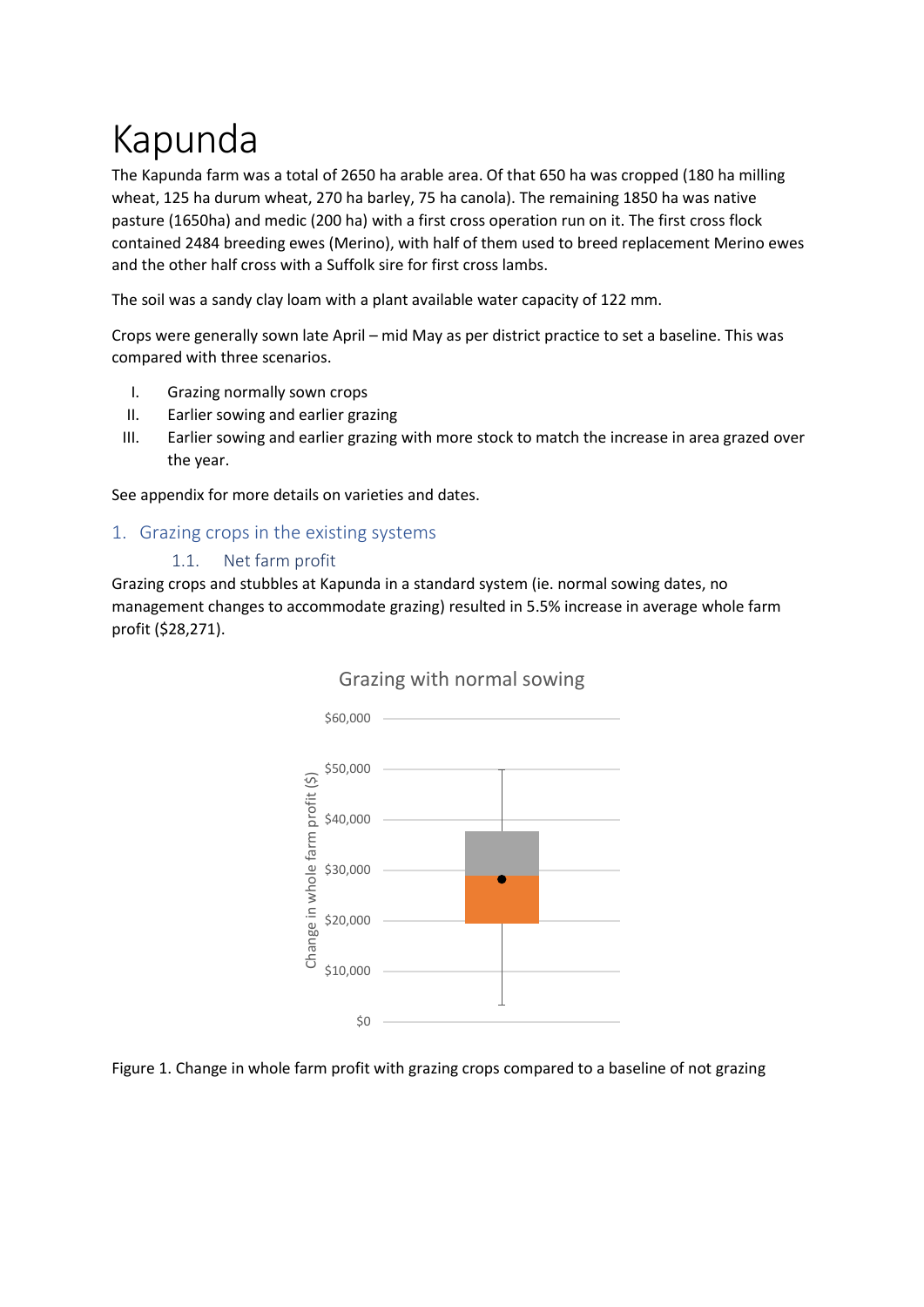# 1.2. Crop gross margins

Grazing crops that were sown on a standard date resulted in decline in crop gross margin (GM) 99% of the time. On average the change in crop GM with grazing was -\$11.10/ha due to yield decline with grazing (figure 2).



Figure 2. Change in crop GM (left) and wheat yield (kg/ha) with grazing compared to the baseline of not grazing.

# 1.1. Livestock gross margins

Gross margin increased with grazing crops 99.9% of the time. On average the GM increased by \$18.80/ha (figure 3).

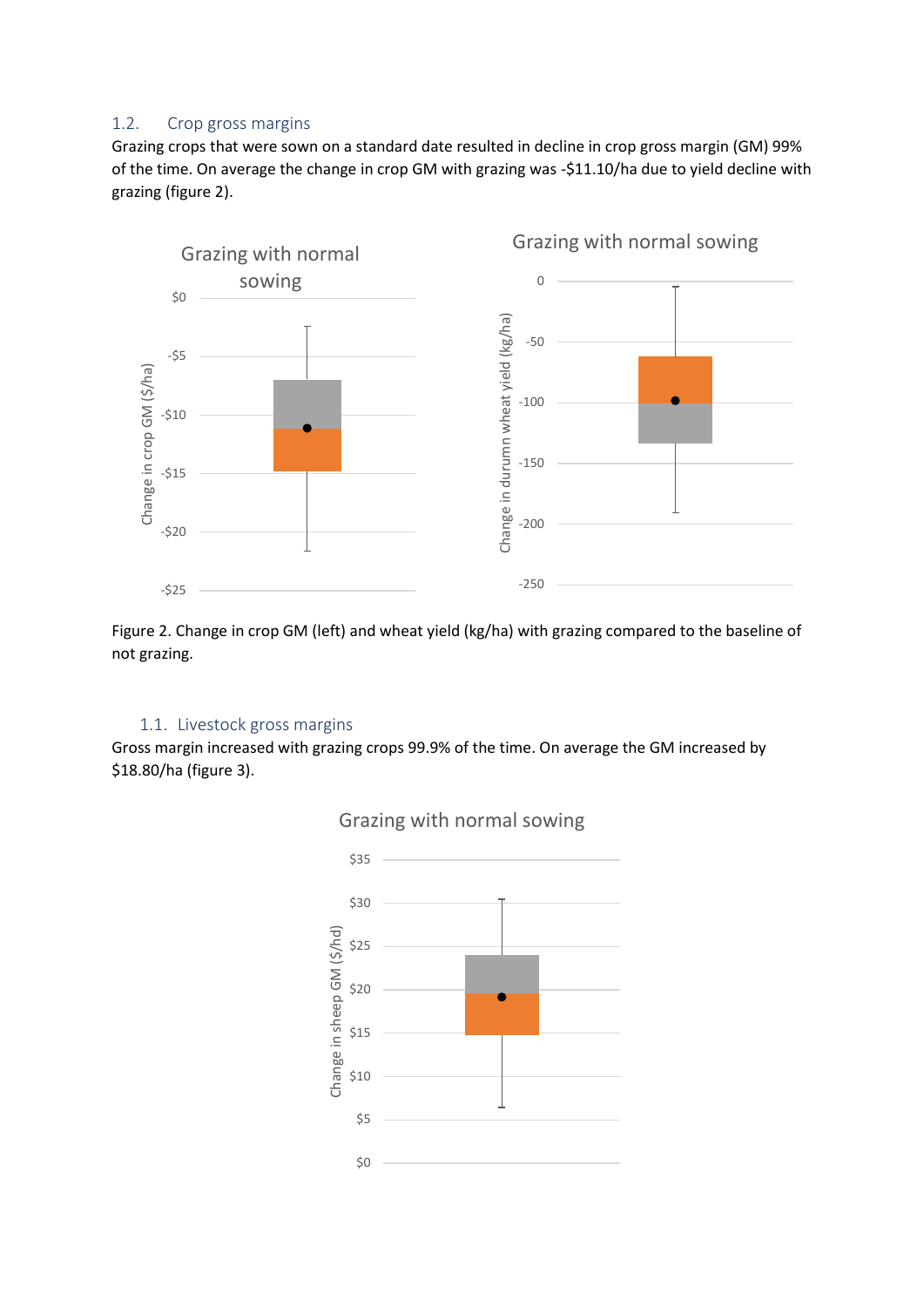Figure 3. Change in livestock GM with grazing crops compared to a baseline of not grazing crops.

# 1.2. What is changing the crop GM?

Cereal crops were grazed, with resulting yield reductions in all three crop types (milling wheat, durum wheat and feed barley). Barley yields changed the same proportions from grazing as wheat<sup>1</sup>.

Canola was not grazed as adequate early season biomass was not reliable enough for grazing.

# 1.3. What is changing the livestock GM?

#### *Lambing percentage*

**.** 

Timing of crop grazing has a large effect on lambing percentage. Ewes used to produce replacements came off crop 18 days before lambing and had reliable increase in lambing percentage of 5.7% on average. Ewes used to produce first cross lambs had an average increase in lambing percentage of 11.3%, but with much more variation, seen in the length of the box and whiskers in figure 4. These ewes came off crop the day before lambing.



Grazing with normal sowing

Figure 4. Change in lambing percentage with grazing crops compared to a baseline of not grazing crops.

- Merino ewes (self-replacing) grazed crop July 18-July 1 and lambed July 18. By lambing, they were only 0.05CS heavier than if they had not grazed crop.
- Merino ewes (first-cross) grazed crop July 2-18 and lambed July 18. By lambing, they were only 0.04CS heavier than if they had not grazed crop.

 $1$  APSIM does not allow defoliation (grazing) of barley so grazed barley was modelled by using the same proportional decline in wheat yields from grazing.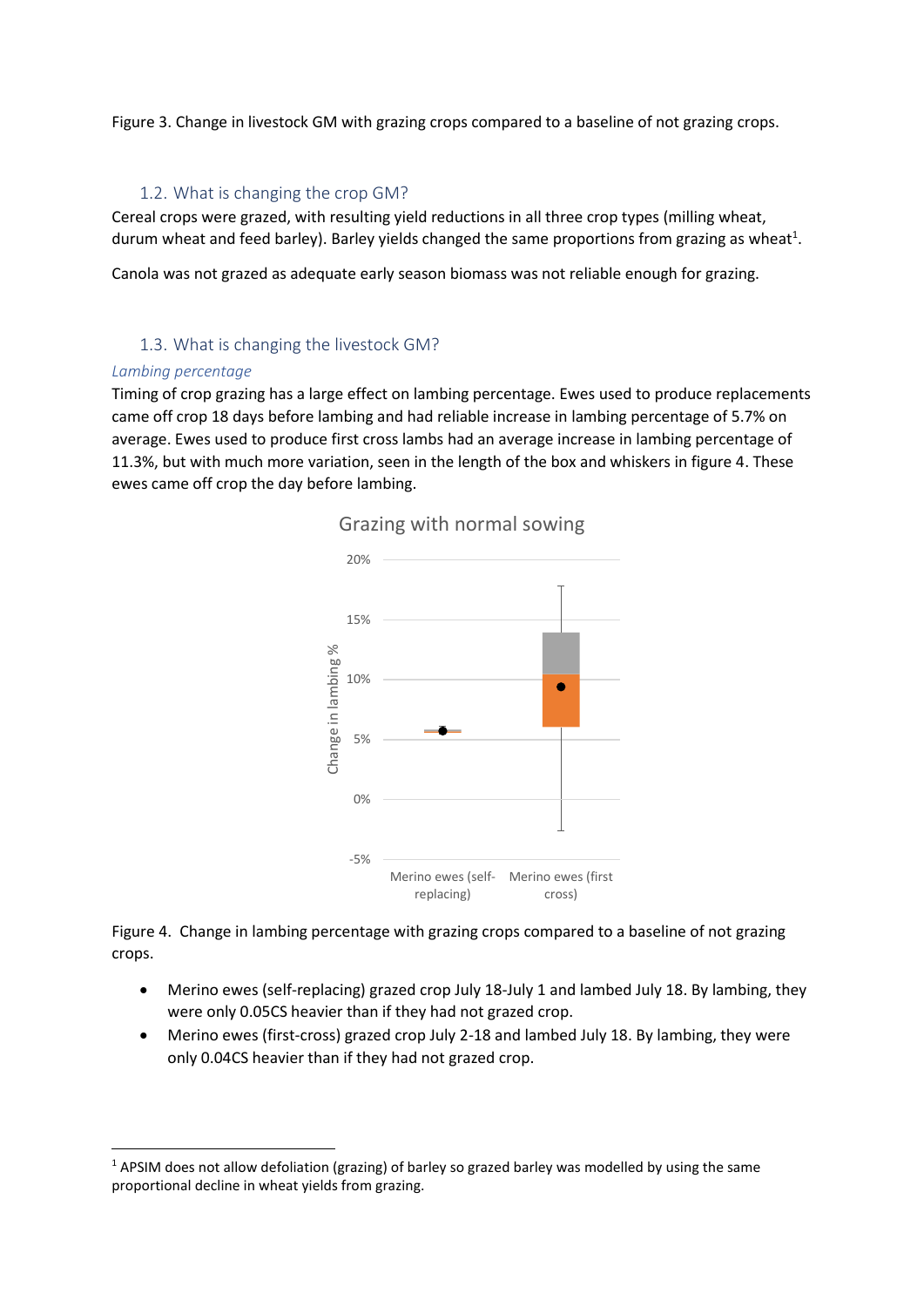

Figure 5. Ewe condition score<sup>2</sup> where crops are not grazed (left) and where they were grazed (right). Blue arrow shows lambing, shaded crop is crop grazing window.

#### *Sale weights*

**.** 

The only animal class to significantly change sale weight were the CFA ewes and first cross lambs (figure 6).

<sup>&</sup>lt;sup>2</sup> Graph is generated from percentiles of the whole data set. Each line does not represent a singular year or ewe in the mob, but the (eg.) 50<sup>th</sup> percentile ewe CS for that day from across the 35 years of the model.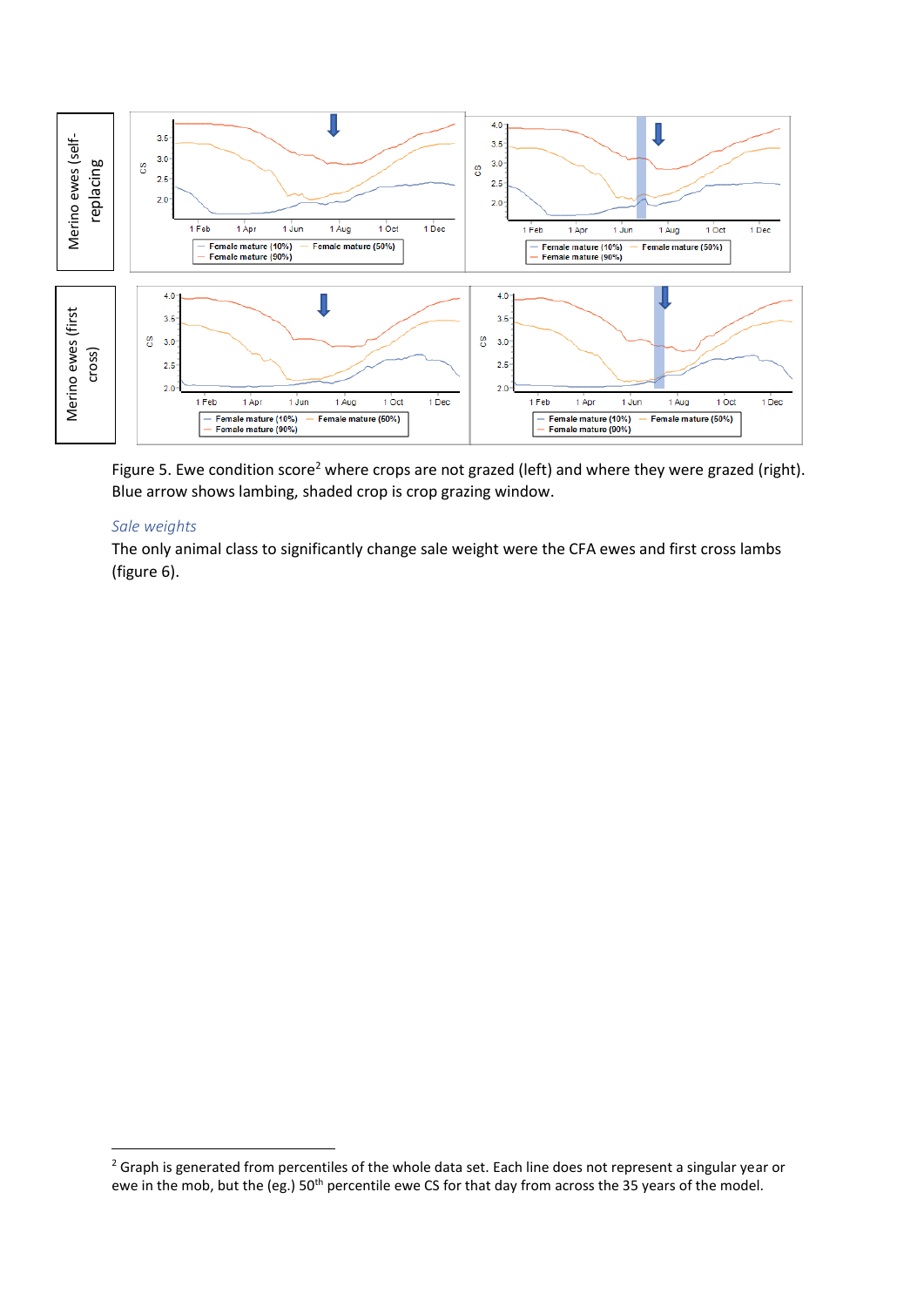

Figure 6. Change in sale weights of first cross lambs and CFA ewes from the prime lamb mob with grazing crops.

The first cross lambs grazed stubbles whilst the merino lambs did not, hence the big difference in the changes to their sale weights. First cross lambs sold on average 1.78 kg/hd heavier (+\$3.61/hd). CFA ewes sold on average 239 g heavier (+\$0.28/hd). Surplus merino ewes sold 62 g/hd heavier (+\$0.08). Wether lambs were the same weight.

#### *Wool cut*

Wool cut increased marginally with grazing crops (figure 7). Ewes in the self-replacing flock had the largest change in wool cut in response to grazing crops, with an average increase of 70 g CFW/hd. At a price of \$13.19/kg cln for 19 μm wool that is an average increase of \$0.92/ewe.

Ewes in the first cross flock had a slight decline in wool cut, decreasing on average 49 g CFW/hd (- \$0.65/hd)

Merino hoggets increased wool cut on average 29 CFW/hd (+\$0.42). At a price of \$14.45/kg cln for 18 μm wool that is an average increase of \$0.55/hd.

First cross lambs increased wool cut on average 48g/hd. At a price of \$10.43/kg cln for 23 μm wool that is an average increase of \$0.50/hd.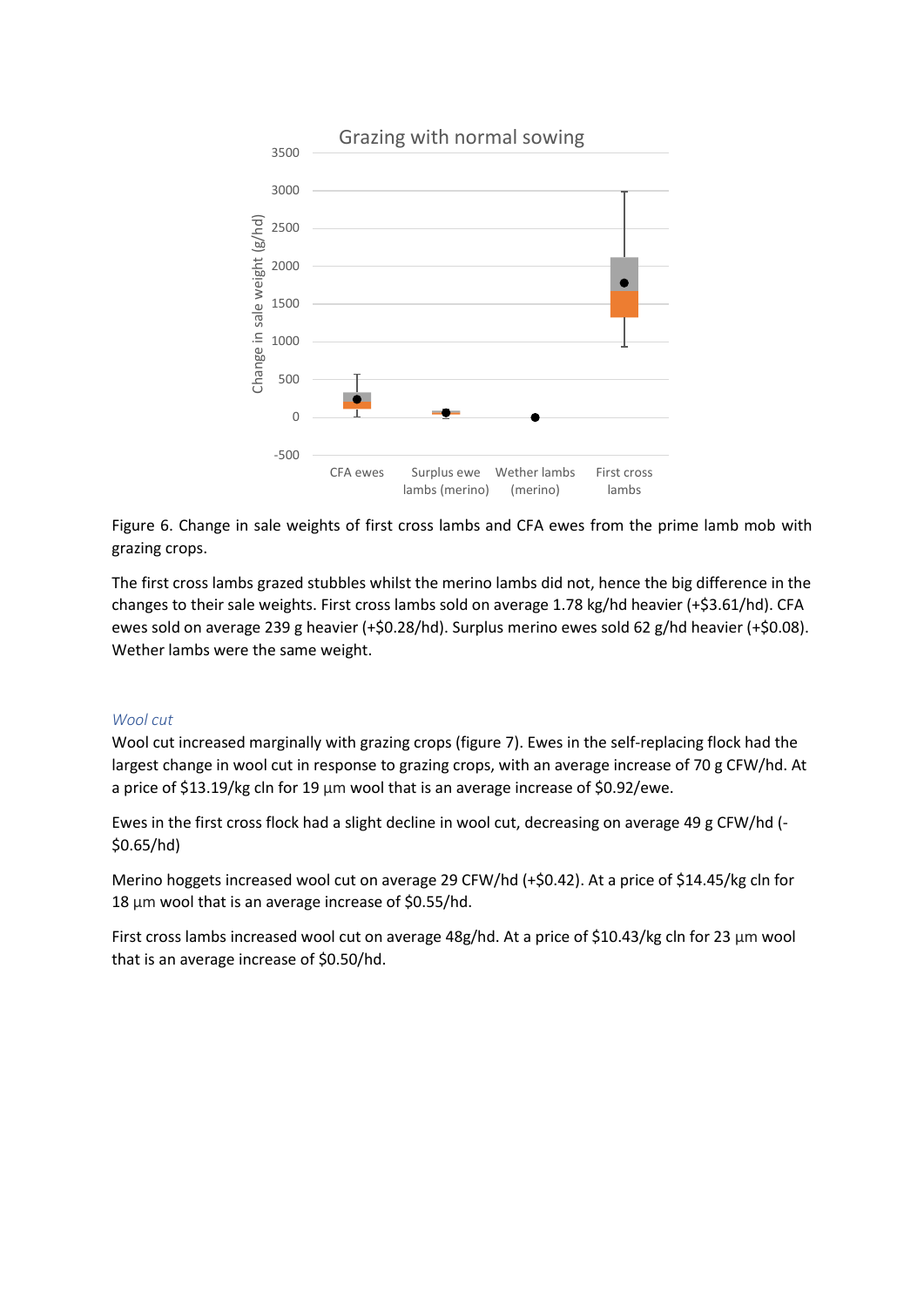

Figure 7. Change in wool cut with grazing crops

#### *Supplementary feeding*

Supplementary feeding was kept to a minimum, so although feeding out decreased with grazing crops, it was not all that substantial (figure 8).



# Grazing with normal sowing

Figure 8. Change in supplementary feeding costs for the whole flock divided by the number of ewes.

The whole first cross operation, including self-replacing flock, saved on average 1.63 t feed (barley) which equated to \$379 across the mob on average.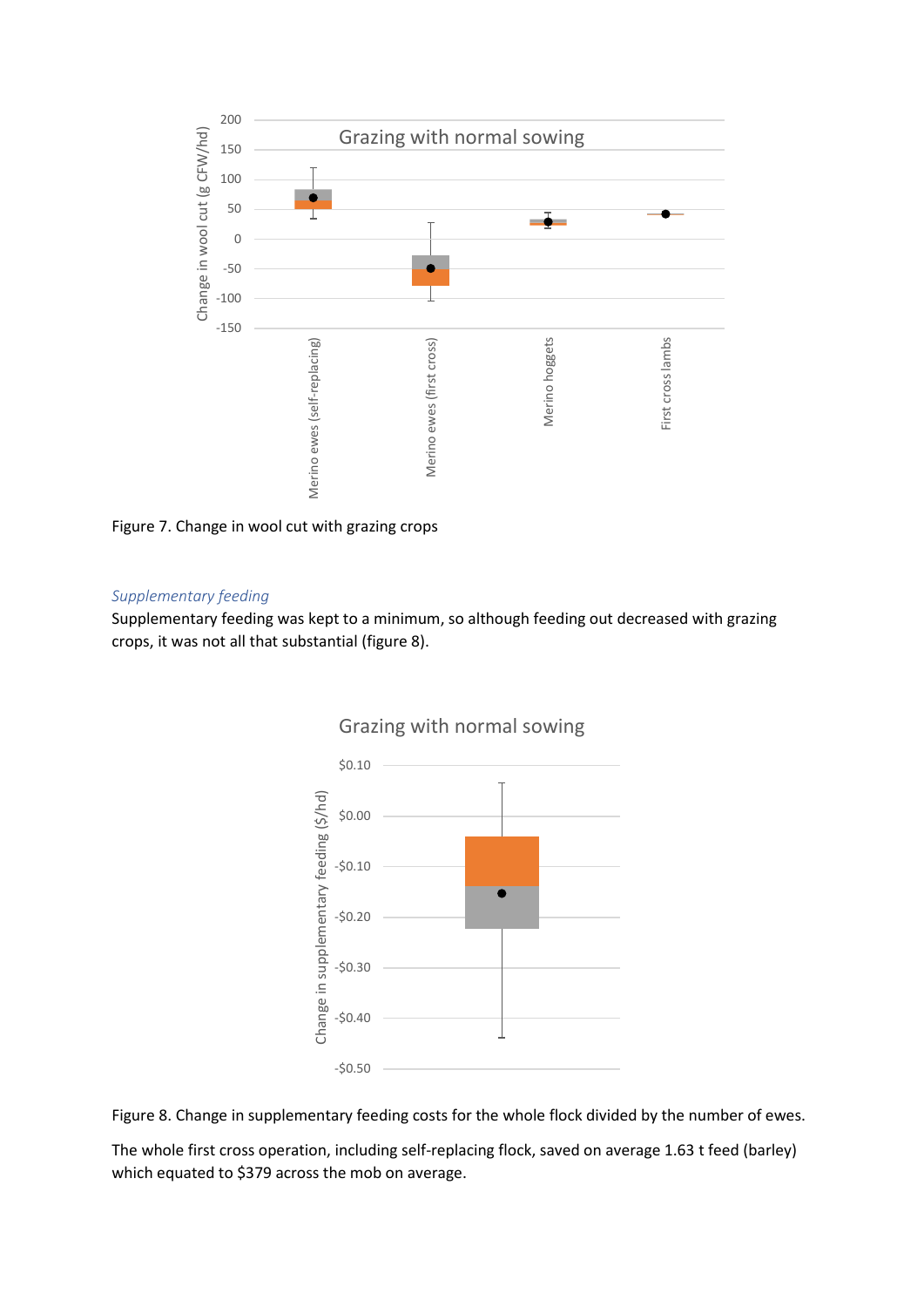Very occasionally feeding out increased with grazing crops, seen in the upper whisker in figure 8 reaching \$0.07/hd. This was mainly driven by increased feeding out to lambs in a late autumn break because more there were more lambs born than when crops were not grazed.

# 1.4. How often are crops grazed?

Crops were only grazed when the extra fodder was needed. When green pasture FOO was <800 kg DM/ha animals were put on crop. First cross lambs grazed stubble every year.

|                               | Merino ewes (self-replacing) |                                                               | <b>Merino ewes (first cross)</b> |                                    |
|-------------------------------|------------------------------|---------------------------------------------------------------|----------------------------------|------------------------------------|
|                               | <b>Frequency of years</b>    | Crops grazed                                                  | <b>Frequency of years</b>        | Crops grazed                       |
| Grazing with normal<br>sowing | 65%                          | Barley $(2 – 16$ July)<br>Milling wheat $(16 -$<br>$19$ July) | 73%                              | Durum wheat (18<br>June $-2$ July) |

# 2. Grazing early sown crops

# 2.1. Net farm profit

Grazing crops and stubbles at Kapunda when longer season varieties were sown resulted in 2.75% increase in whole farm profit (\$14,031).



Figure 9. Change in whole farm profit with grazing crops compared to a baseline of not grazing.

# 2.2. Crop gross margins

Early sowing had a significant impact on yields (figure 10). The yield increase from early sowing outweighed the slight yield decline from grazing.

Grazing long season crop varieties that were sown earlier saw in decrease in crop gross margin (GM) 78% of the time (figure 11). On average the change in crop GM with grazing was -\$22/ha (figure 10). See appendix for sowing dates and varieties.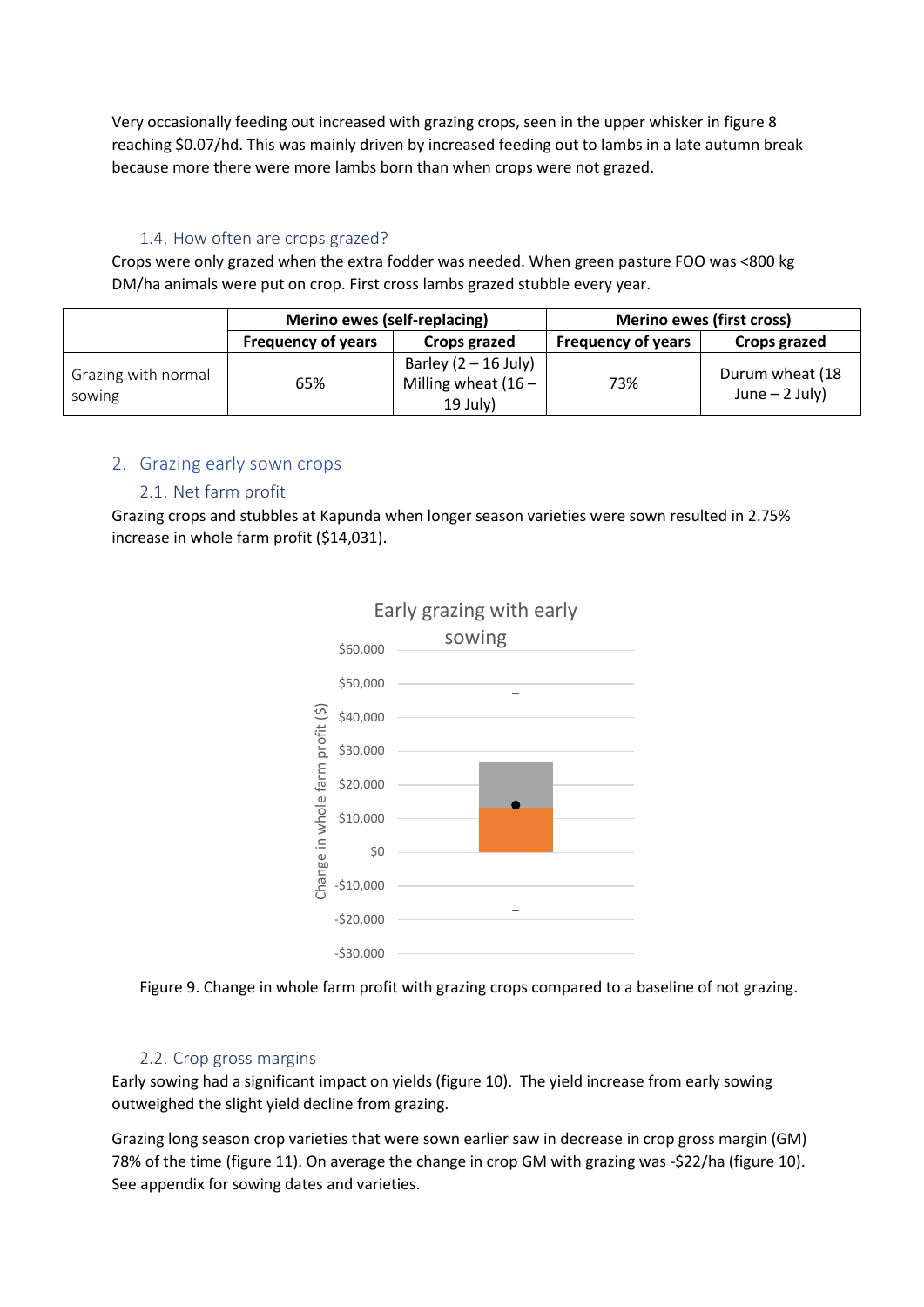

Figure 10. Change in durum wheat yield with earlier sowing compared with normal sowing (left bar), and grazing of early sown wheat compared with normally sown ungrazed (right bar)



Grazing with early sowing

Figure 11. Change in crop GM (left) with early grazing of early sown crops compared to the baseline of not grazing normally sown crops.

# 2.3. Livestock gross margins

Gross margin increased with early grazing of crops 100% of the time. On average the GM increased by \$13.4/ha (figure 12).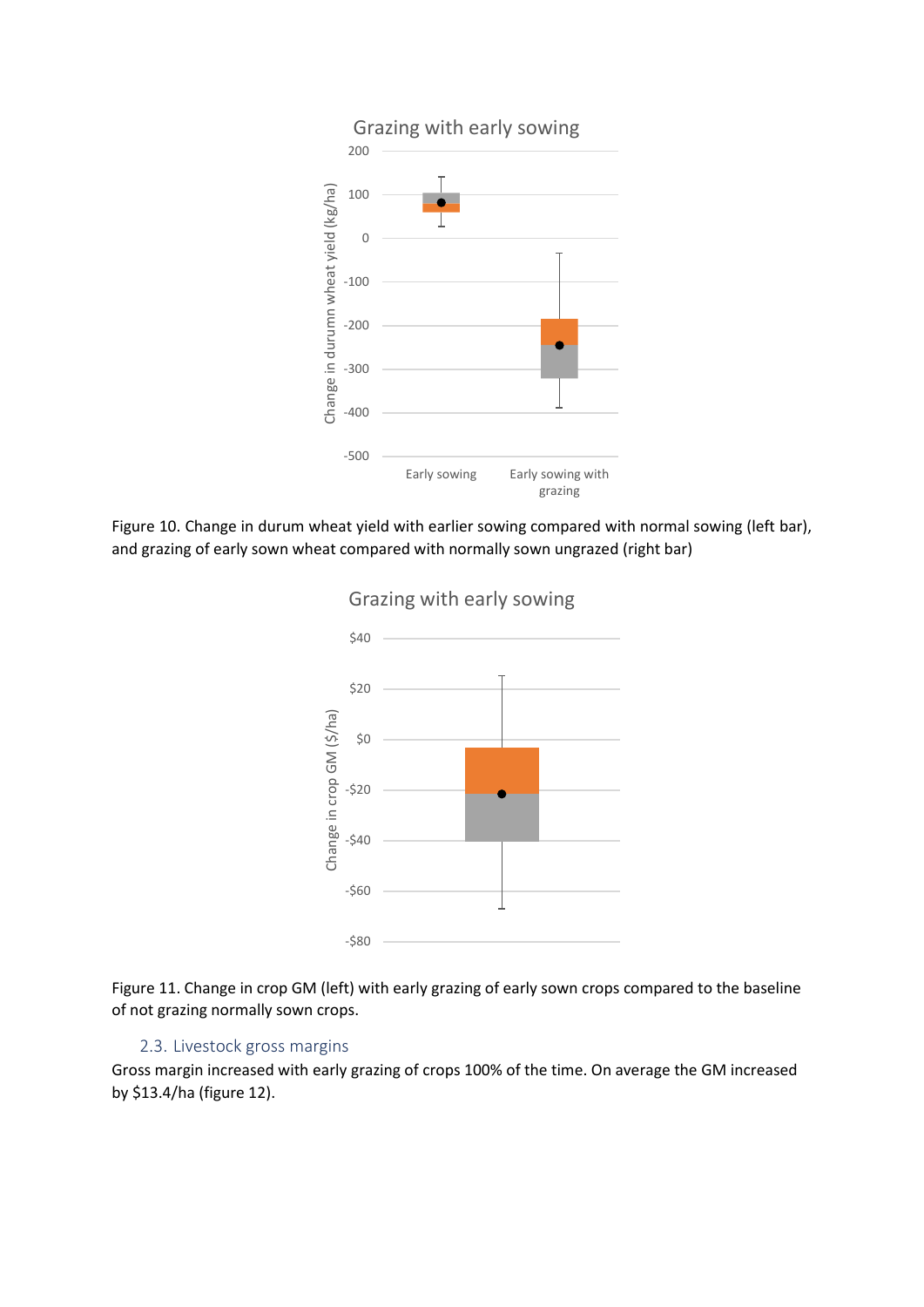

Figure 12. Change in livestock GM with early sowing and early grazing of crops compared to a baseline of not grazing crops.

#### 2.4. What is changing the crop gross margin?

The idea was to sow earlier and graze crops earlier to reduce yield loss. With the earlier sowing, canola could be grazed from May when it was not grazed at all in the later sowing. The change in sequence of crop grazing meant that durum wheat was grazed at the same time and milling wheat was not grazed at all. This defeated the purpose of sowing earlier, as it shortened the recovery window for the durum wheat, leading to greater yield declines, and canola yields were also decreased by grazing.

#### 2.5. What is changing the livestock gross margin?

#### *Lambing percentage*

Proximity to grazing had a large impact on change in lambing percentage in both the grazing of early and normal sown crops (see section 1.3).

Merino ewes in the first cross operation came off crop 37 days before lambing, whilst those in the self-replacing flock came off only 16 days before lambing. The flocks increased lambing percentage 1.9% and 6.7% respectively.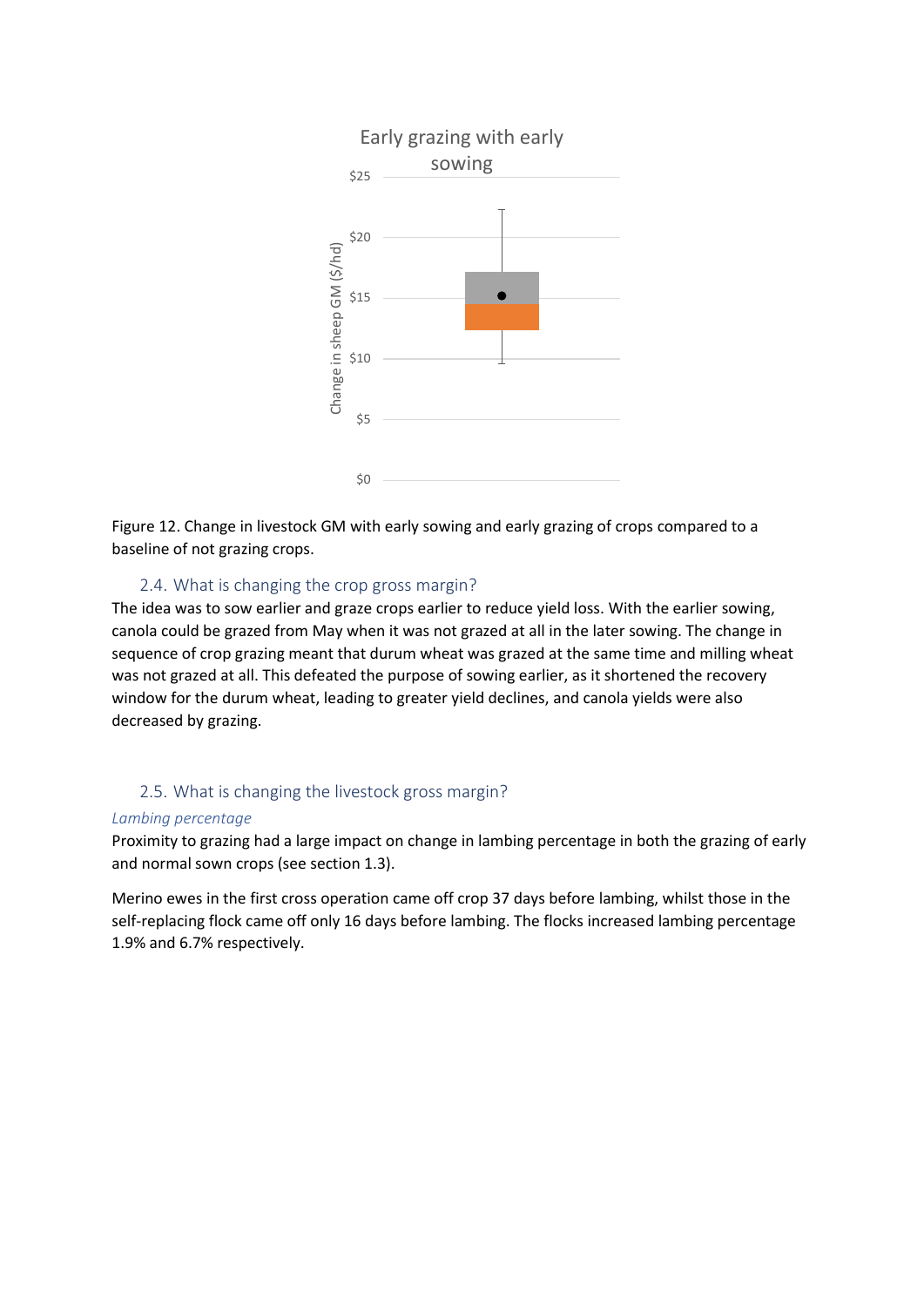

Figure 13. Change in lambing percentage with grazing of early sown crops compared to a baseline of not grazing crops.

- Merino ewes (self-replacing) grazed crop June 11-30 and lambed July 18. By lambing, they were 0.07CS heavier than if they had not grazed crop.
- Merino ewes (first-cross) grazed crop May 21- Jun 10 and lambed July 18. By lambing, they were 0.10CS heavier than if they had not grazed crop.



Figure 14. Ewe condition score<sup>3</sup> where crops are not grazed (left) and where they were grazed early at a normal stocking rate (right). Blue arrow shows lambing, shaded crop is crop grazing window.

**.** 

<sup>&</sup>lt;sup>3</sup> Graph is generated from percentiles of the whole data set. Each line does not represent a singular year or ewe in the mob, but the (eg.) 50<sup>th</sup> percentile ewe CS for that day from the 35 years of the model.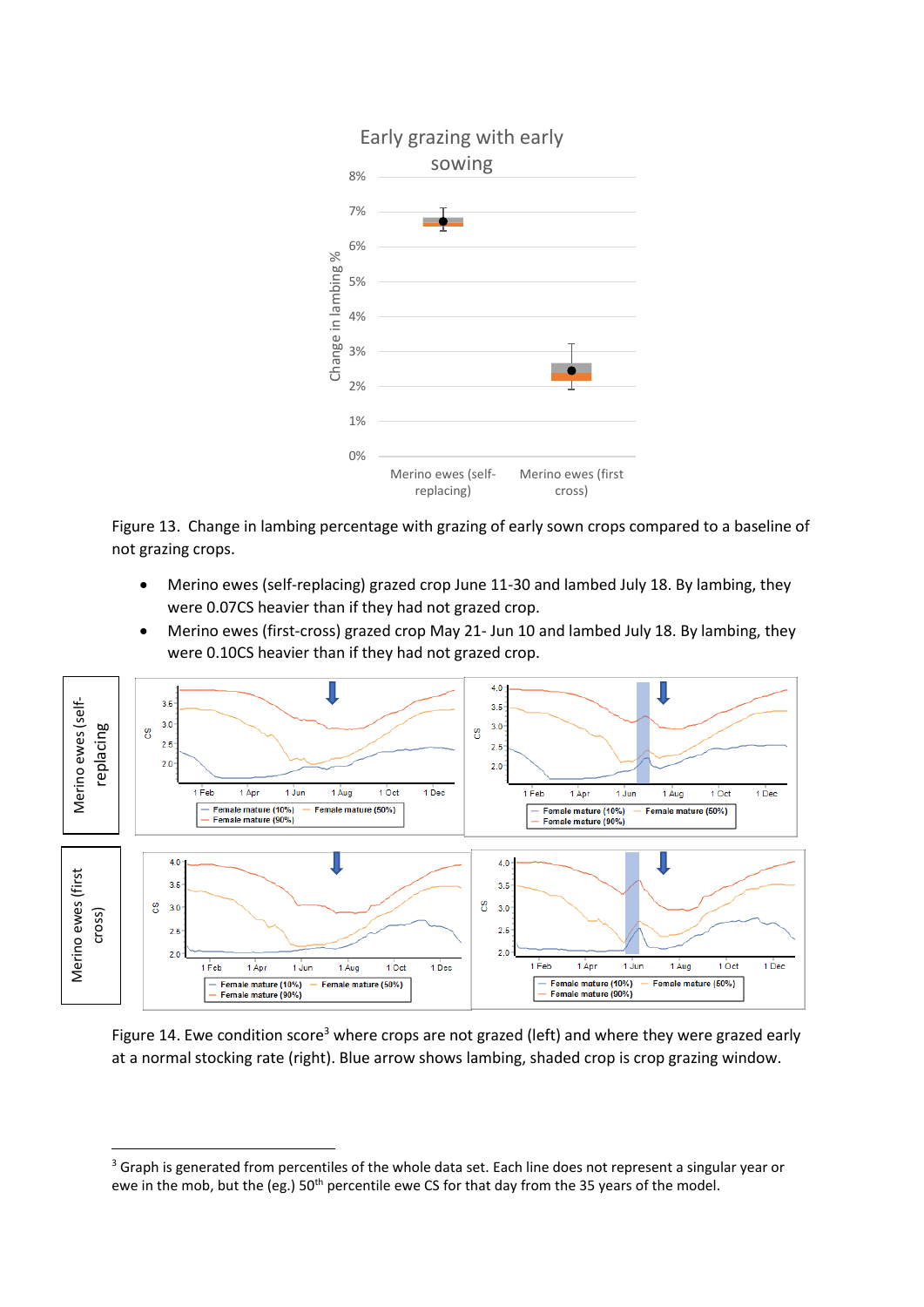#### *Sale weights*

CFA, first cross lambs and, to a lesser extent, surplus ewe lambs, changed weight with grazing crops.



Early grazing with early sowing

Figure 15. Change in sale weights with early grazing of early sown crops.

The first cross lambs grazed stubbles whilst the merino lambs did not, hence the big difference in the changes to their sale weights. First cross lambs sold on average 1.11 kg/hd heavier (+\$2.25/hd).

CFA ewes were significantly heavier with grazing crops, averaging an extra 584 g/hd (+\$0.63/hd). Surplus ewes sold on average 63 g/hd heavier (+\$0.09/hd). Merino wethers sold on average 17 g/hd heavier (+\$0.02/hd)

# *Wool cut*

Wool cut generally increased with grazing crops (figure 16).

Merino ewes for the self-replacing flock came off crop 30 days before shearing, while ewes in the first cross operation came off 51 days prior to shearing. Both flocks had increased wool cut, although there was differences in the variability.

Merino ewe (self-replacing) wool cut increased on average 96 g CFW/hd. At a price of \$13.19/kg cln for 19 μm wool that is an average increase of \$1.27/ewe. Merino ewes (first cross) increased on average 82 g CFW/hd (+\$1.08).

Merino hoggets increased wool cut on average 26 g CFW/hg. At a price of \$14.45/kg for 18  $\mu$ m wool that is an average increase of \$0.38/hd.

First cross lamb increased wool cut on average by 48 g CFW/hd. At a price of \$10.43/kg for 23 μm wool that is an average increase of \$0.05/lamb.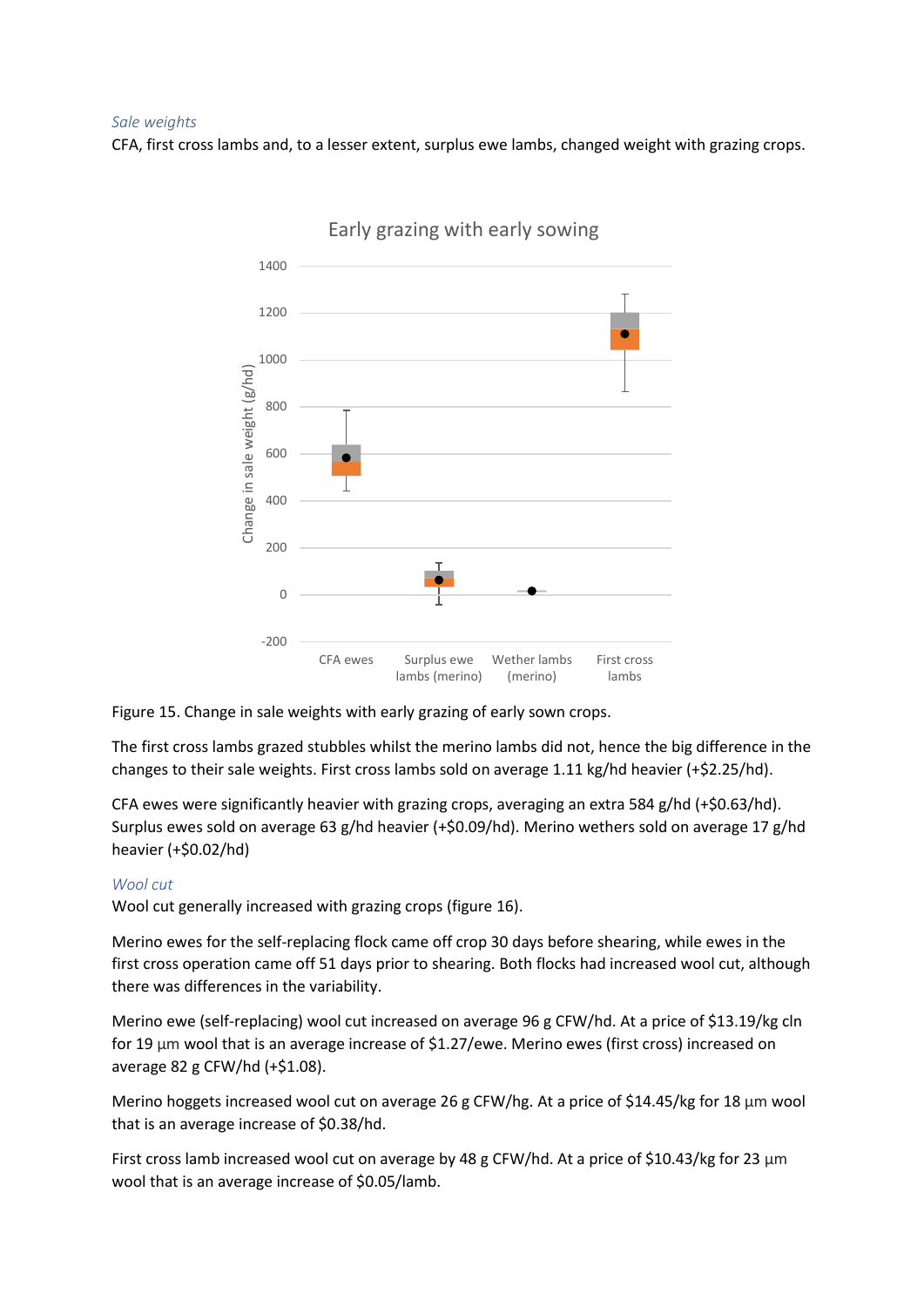

Figure 16. Change in wool cut from merino ewes and first cross lambs with grazing crops

# *Supplementary feeding*

Supplementary feeding was kept to a minimum, so although feeding out decreased with grazing crops, it was not all that substantial (figure 8).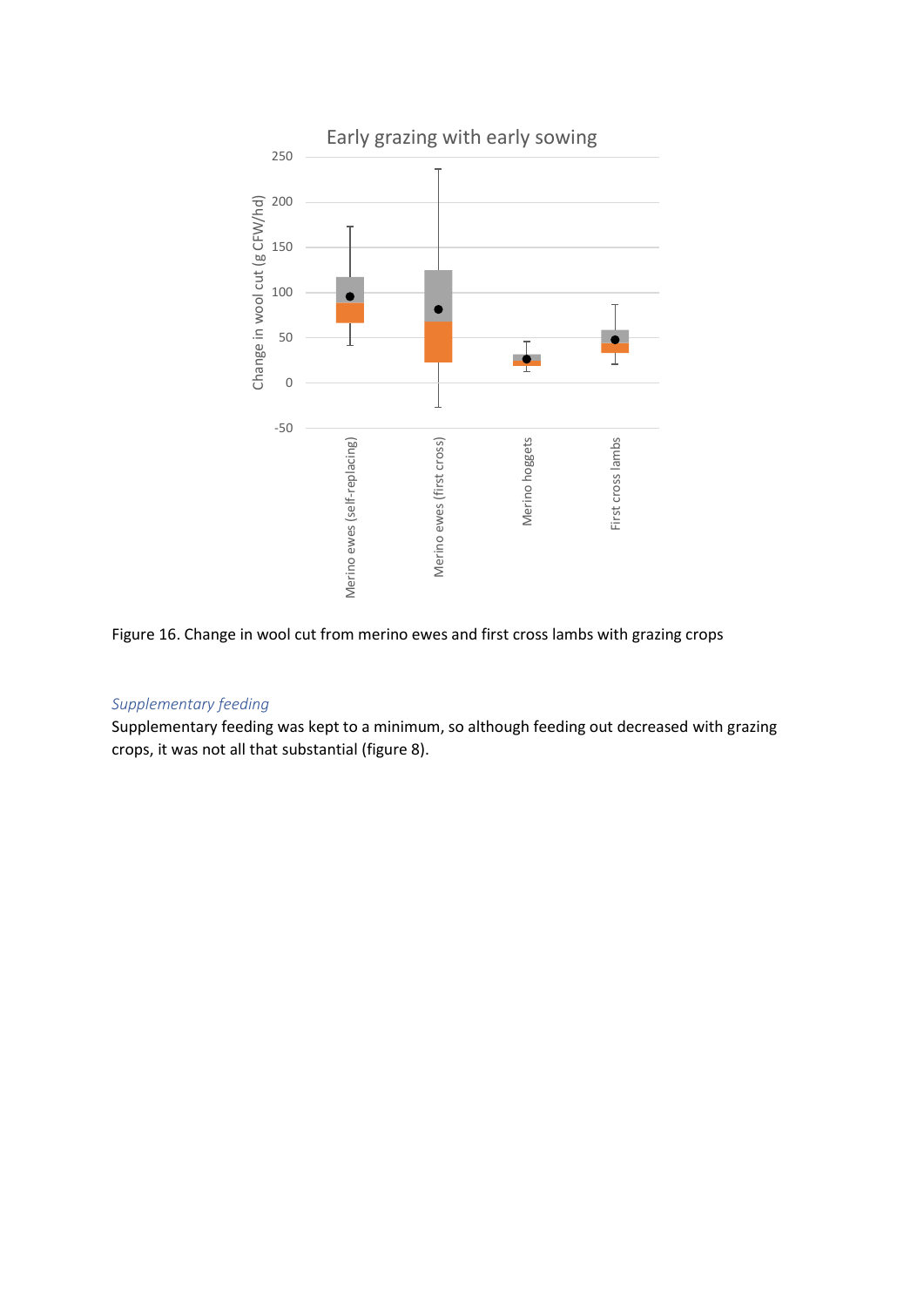

# Grazing with normal sowing

Figure 17. Change in supplementary feeding for the whole flock divided by the number of ewes in the flock where early sown crops were grazed.

The whole first cross operation, including self-replacing flock, saved on average 3.1 t feed (barley) which equated to \$716 across the flock on average.

Very occasionally feeding out increased with grazing crops, seen in the upper whisker in figure 8 reaching \$0.06/hd. This was mainly driven by increased feeding out to lambs in a late autumn break because more there were more lambs born than when crops were not grazed.

# 2.6. How often are crops grazed?

Crops were only grazed when the extra fodder was needed. When green pasture FOO was <800 kg DM/ha animals were put on crop. First cross lambs grazed stubble every year.

|                                    | Merino ewes (self-replacing) |                                                     | <b>Merino ewes (first cross)</b> |                                                                   |
|------------------------------------|------------------------------|-----------------------------------------------------|----------------------------------|-------------------------------------------------------------------|
|                                    | Crops grazed                 | <b>Frequency of years</b>                           | Crops grazed                     | <b>Frequency of years</b>                                         |
| Early grazing with<br>early sowing | 88%                          | Canola (21 May $-4$<br>June)<br>Barley (4 -11 June) | 77%                              | Barley $(11 - 18)$<br>June)<br>Durum wheat (18<br>June $-2$ July) |

# 3. Grazing early sown crops with a higher stocking rate

The total grazing area across the year was calculated, and if cropped area grazed and time on crop were adequate, the number of stock was increased to maintain the same stocking rate (see Appendix 1 in the Executive Summary for a calculation example).

At Kapunda, there was insufficient grazing time and area for stock number to be increased across the year.